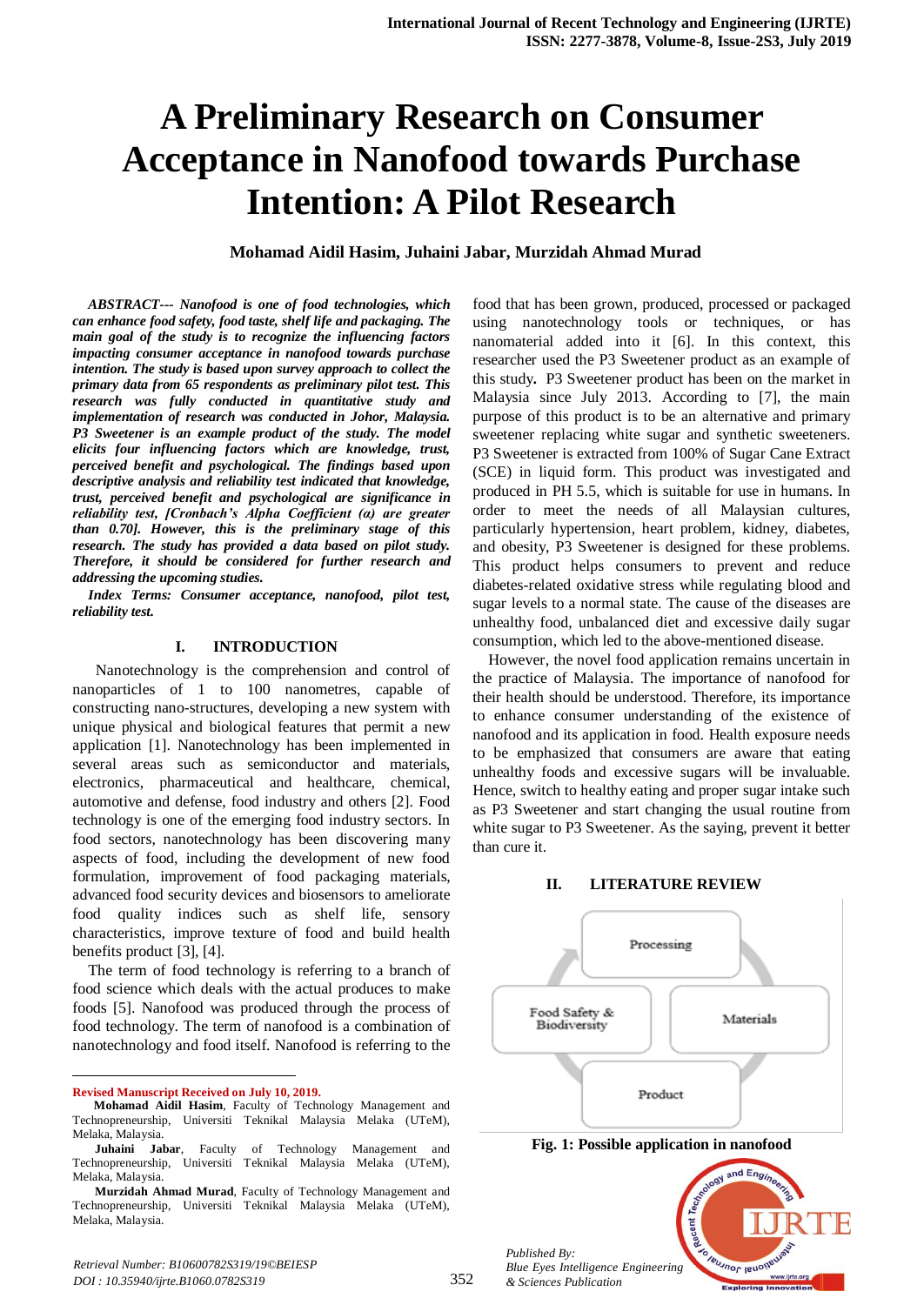#### **A PRELIMINARY RESEARCH ON CONSUMER ACCEPTANCE IN NANOFOOD TOWARDS PURCHASE INTENTION: A PILOT RESEARCH**

According to [8], Fig. 1 shown the possible application in nanofood; i) food processing, (e.g.: heat/mass transfer, molecular synthesis, nanoscale reaction engineering) ii) design of materials, (e.g.: nanoparticles, nanocomposite, nanoemulsions, nanostructured material), iii) food product, (e.g.: packaging, delivery, formulation) and iv) food safety and biodiversity, (e.g.: nanosenor, nanotracer). It shown that nanofood can improve food safety and processing, improve food quality, improve taste and nutrition, delivery procedures, broaden pathogen detection, enhance food functionality, protect the environment and cost - efficiency of storage and distribution [9]. However, the result from previous research shown that consumer understanding and knowledge are still limited and some of them are not realized the existence of nanofood [10].

Therefore, it is pivotal for exposing consumers to the benefits of nanotechnology in foods widely. To ensure the successful of nanotechnology idea, the government has to play a crucial role, a successful campaign to promote consumer awareness of the impact of nanotechnology on future economies, societies and the environment must be promoted to disseminate the right information to the consumer. This is to ensure consumers are realized the existing of nanofood and practicing a healthy lifestyle.

# *Proposed Research Model*

The idea of this proposed model was employed from the extension of Technology Acceptance Model (TAM) [11]. This researcher believed that the extension of TAM could determine consumer behavior towards their intentions. Therefore, the extension of TAM is the most appropriate theories utilized in this study since the extension of TAM focused on determinants of perceived usefulness and behavioral intention [12], [13]. In this study, consumer acceptance is the dependent variable, purchase intention is ultimate dependent variable, while cultural difference is moderator variable. There are 4 independent variables as shown below. Detailed justification for the inclusion of each independent variable in the model is specified below.



**Fig. 2: Proposed research model**

#### *Knowledge*

A person with a greater knowledge of nanotechnology could this better be able to identify the advantages and disadvantages of nanofood products. Nanotechnology knowledge is defined by this research as the level to be understood by the person [14]. If consumers are aware the existence of nanotechnology, they will learn more about the associated benefits and perhaps more prepared to try the related products. This is stated in the following hypothesis in the context of nanofoods:

H1. Knowledge is positively associated with consumer acceptance.

### *Trust*

Trust is belief on something, belief the product or service can fulfill it is tasks as the buyers understood [15]. According to [16] showed that trust is a solid structure to determine the acceptance of food technologies and science. If people have trust in a product, the product will meet its desire for some level of effectiveness and thus the product is reliable. The next hypothesis is proposed as follows:

H2. Trust is positively associated with consumer acceptance.

# *Perceived Benefit*

According to [17] showed that buyers are assessing perceived benefits based on product's function or performance. Therefore, this researcher assumed that if nanofood provide clear advantages to consumers, consumers would feel that consuming those products meets their related requirements and could also find nanofood more reliable and trustworthy. The following hypotheses are as follows:

H3. Perceived benefit is positively associated with consumer acceptance.

# *Psychological*

Psychological have four factors driving actions in the quest for satisfaction: which is motivation, perception, learning, attitudes and beliefs [18]. In this context, motivation can influence consumer towards purchase behavior. It is very well explained by Maslow hierarchy theory. The following hypotheses are as follows:

H4. Psychological positively associated with consumer acceptance.

#### **III. METHODOLOGY**

# *Design of Instrument*

*Published By:*

*& Sciences Publication* 

An instrument was developed from the literature review to cover the fundamental research goals. The survey was divided into 4 parts. Part A captured the data about the demographic profile covering individual characteristics such as gender, age, ethnicity, education, know about nanotechnology, received any information about nanotechnology in food and through which platform the information was received.

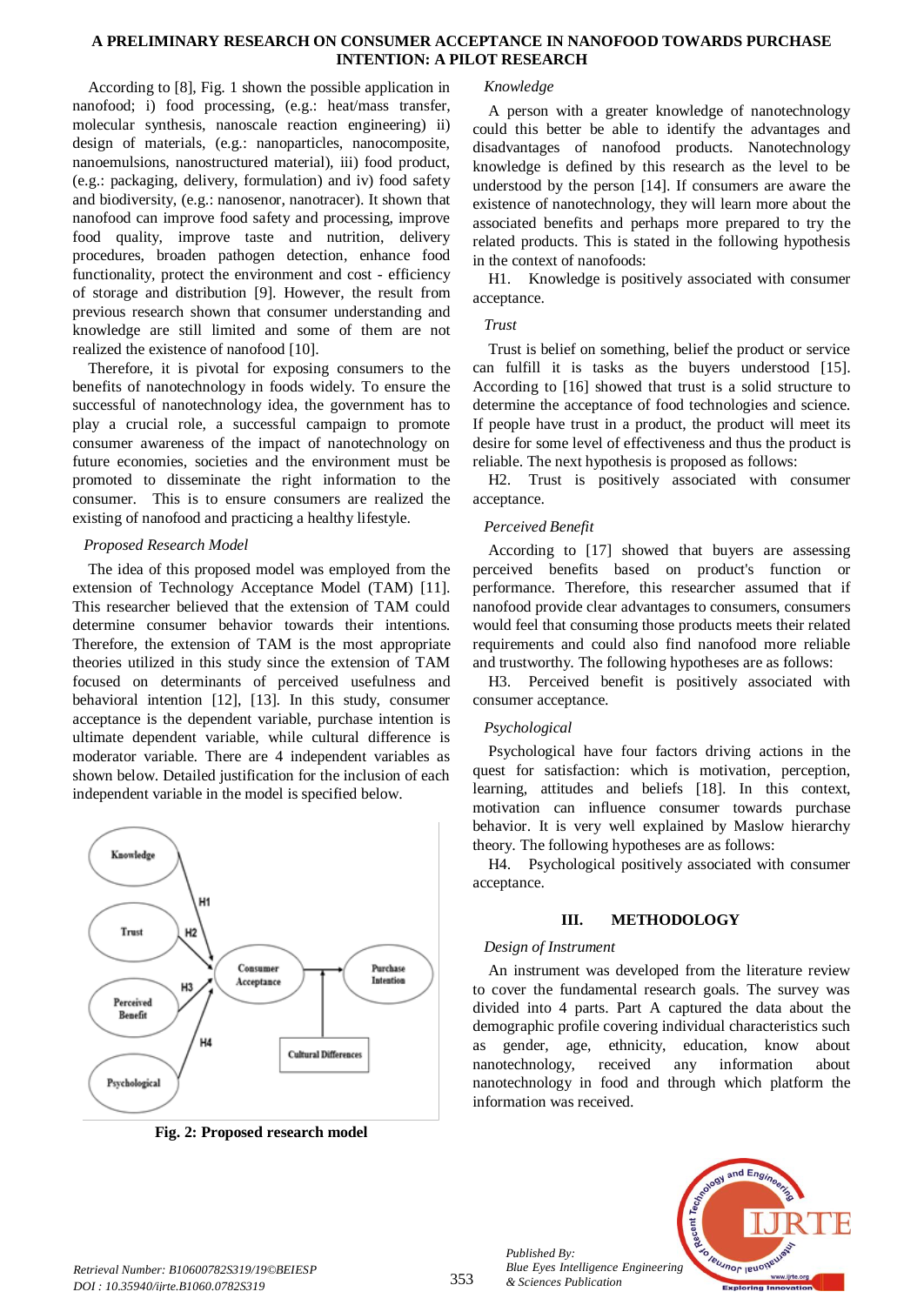Part B covers the information about factors that influencing consumer acceptance. Table 1 included items measuring influencing factors on five-point Likert scale. All the information in Table 1 were adapted from previous literature review [19]-[23]. Research confirms that Likert data (and similar scales) are considerably less accurate when the number of scale points is below 5 or above 7 [24].

Part C of the instrument-included items that measure consumer acceptance, shown in Table 2. All items were adapted from [25], [26]. Part D covers the information about individual purchase intention towards nanofood. All items in Table 3 were adapted from [27]. By taking those instruments validated as reference points, this research developed a questionnaire as per below. Thus, all items were reworded to capture information about consumer willingness to purchase nanotechnology in food.

**Table 1: Influencing factors**

| No.              | Items                                                | Mean              | <b>SD</b> |  |  |
|------------------|------------------------------------------------------|-------------------|-----------|--|--|
|                  | Knowledge (KN)                                       |                   |           |  |  |
| KN1              | I know nanometer is a billionth of                   | 4.18              | 0.864     |  |  |
|                  | a meter                                              |                   |           |  |  |
| $\overline{KN2}$ | I know nanotechnology in food                        | 4.35              | 0.799     |  |  |
|                  | involves materials that are not                      |                   |           |  |  |
|                  | visible to the naked eye                             |                   |           |  |  |
| KN <sub>3</sub>  | I know nanofood can extend                           | 4.06              | 0.768     |  |  |
|                  | human life span                                      |                   |           |  |  |
| $\overline{KN4}$ | I know how to use nanofood and                       | 4.00              | 0.771     |  |  |
|                  | its function                                         |                   |           |  |  |
| KN <sub>5</sub>  | existence<br>realized<br>the<br>L<br>of              | 4.26              | 0.815     |  |  |
|                  | nanofood in the market (e.g.: P3                     |                   |           |  |  |
|                  | sweetener liquid drop and<br>P <sub>3</sub>          |                   |           |  |  |
|                  | sweetener nanosugar)                                 |                   |           |  |  |
|                  | Trust (TR)                                           |                   |           |  |  |
| TR <sub>1</sub>  | I trust the scientific analysis of                   | 4.15              | 0.833     |  |  |
|                  | nanofood                                             |                   |           |  |  |
| TR <sub>2</sub>  | I trust nanofood because of the                      | 4.23              | 0.745     |  |  |
|                  | brand (e.g.: P3 Sweetener)                           |                   |           |  |  |
| TR <sub>3</sub>  | I trust the product because of                       | 4.29              | 0.723     |  |  |
|                  | awareness toward its quality                         |                   |           |  |  |
| TR4              | I have an experience of using                        | 4.12              | 0.820     |  |  |
|                  | nanofood before                                      |                   |           |  |  |
| TR5              | I trust the product because of its                   | 4.17              | 0.802     |  |  |
|                  | safety to consume                                    |                   |           |  |  |
|                  | Perceived Benefit (PB)                               |                   |           |  |  |
| PB1              | I believe that nanofoods have                        | 4.15              | 0.712     |  |  |
|                  | extra nutrition                                      |                   |           |  |  |
| PB <sub>2</sub>  | I believe nanofood can enhance                       | 4.05              | 0.694     |  |  |
|                  | the taste of the food                                |                   |           |  |  |
| PB <sub>3</sub>  | I believe nanofood can extend the                    | $\overline{4.00}$ | 0.771     |  |  |
|                  | shelf life of the food                               |                   |           |  |  |
| PB4              | I believe that nanofoods have the                    | $\overline{4.00}$ | 0.685     |  |  |
|                  | advantage of helping the body                        |                   |           |  |  |
|                  | absorb nutrition more easily                         |                   |           |  |  |
| P <sub>B5</sub>  | believe that nanofood<br>is<br>L                     | 4.18              | 0.748     |  |  |
|                  | beneficial                                           |                   |           |  |  |
|                  | Psychological (PS)                                   |                   |           |  |  |
| PS1              | I believed brand name is very                        | 4.34              | 0.713     |  |  |
|                  | important consideration<br>on                        |                   |           |  |  |
|                  | purchase decision.<br>I believed 'Word of Mouth" can |                   |           |  |  |
| PS2              |                                                      | 4.15              | 0.712     |  |  |
|                  | motivate my decision to purchase                     |                   |           |  |  |

|                 | intention                         |      |       |
|-----------------|-----------------------------------|------|-------|
| PS <sub>3</sub> | believed advertisement<br>and     | 4.00 | 0.612 |
|                 | promotional can influence my      |      |       |
|                 | decision to purchase.             |      |       |
| PS <sub>4</sub> | I believed price can influence my | 4.02 | 0.673 |
|                 | decision to purchase              |      |       |
| PS5             | I realized nanofood content can   | 4.17 | 0.741 |
|                 | help improve my health            |      |       |
|                 | $*CD$ = Standard Davistion        |      |       |

 $SD = Standard Deviation$ 

| No.             | Items                              | Mean | <b>SD</b> |
|-----------------|------------------------------------|------|-----------|
|                 | Consumer Acceptance (CA)           |      |           |
| CA <sub>1</sub> | I would eat nanofood               | 4.17 | 0.698     |
| CA2             | I would serve nanofood to my       | 4.05 | 0.672     |
|                 | family and friends                 |      |           |
| CA3             | I would purchase foods labelled as | 3.98 | 0.718     |
|                 | containing nanofood in the grocery |      |           |
|                 | store.                             |      |           |
| CA4             | Nanotechnology in food should be   | 4.20 | 0.814     |
|                 | encouraged                         |      |           |
| CA5             | I will use nanofood because it is  | 4.11 | 0.831     |
|                 | easy to use.                       |      |           |
| CA6             | I will buy the nanofood because it | 4.17 | 0.720     |
|                 | is safety to consume               |      |           |
| .<br>$\cdots$   |                                    |      |           |

 $*SD = Standard Deviation$ 

**Table 3: Purchase intention**

| No.                            | Items                              | Mean | <b>SD</b> |  |  |
|--------------------------------|------------------------------------|------|-----------|--|--|
|                                | Purchase Intention (PI)            |      |           |  |  |
| PI <sub>1</sub>                | It is safe to eat                  | 4.29 | 0.744     |  |  |
| PI <sub>2</sub>                | It provides a variety of nutrients | 4.25 | 0.708     |  |  |
| PI <sub>3</sub>                | It reduces health problem          | 4.18 | 0.705     |  |  |
| PI <sub>4</sub>                | It is better for my health         | 4.23 | 0.702     |  |  |
| PI <sub>5</sub>                | I follow my family and friend      | 3.91 | 0.605     |  |  |
| PI <sub>6</sub>                | Society says it as a good choice   | 4.02 | 0.673     |  |  |
| $\star$ CD $\sim$ 1 1D $\cdot$ |                                    |      |           |  |  |

\*SD = Standard Deviation

#### *Instrument Reliability and Validity*

A pilot test was conducted by giving out 65 samples of questionnaires to consumer through online survey administrated via Google.Docs. 55 samples of questionnaires were given to real consumers and another 10 samples were given to academician (experts) to check for grammatical errors and content validity. The questionnaire was answered based on their observations and understanding. The questionnaire was reworded to enhance the clarity. Table 4 shown the result of Cronbach's Alpha Coefficient  $(\alpha)$  as a measurement tools in determining the reliability test.

**Table 4: Reliability test**

| No. | Constructs           | Mean   | <b>SD</b> | Cronbach's<br>$(\alpha)$ |
|-----|----------------------|--------|-----------|--------------------------|
|     | Knowledge            | 4.1723 | 0.7131    | 0.971                    |
|     | <b>Trust</b>         | 4.1938 | 0.7158    | 0.966                    |
| 3   | Perceived<br>Benefit | 4.0769 | 0.6429    | 0.963                    |
|     | Psychological        | 4.1354 | 0.6053    | 964                      |
|     |                      |        |           |                          |

**Jeumor length** 

*Published By: Blue Eyes Intelligence Engineering & Sciences Publication*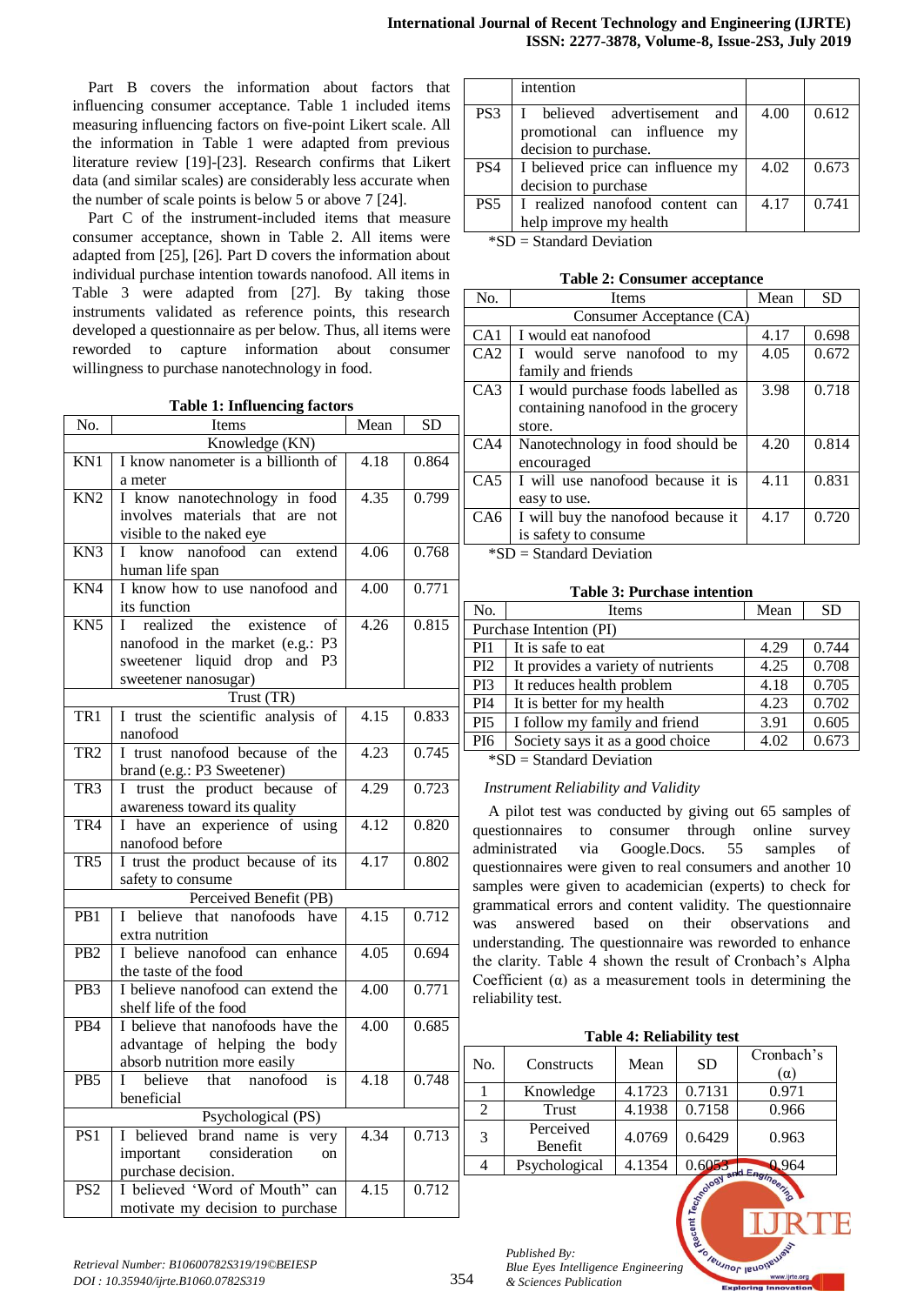# **A PRELIMINARY RESEARCH ON CONSUMER ACCEPTANCE IN NANOFOOD TOWARDS PURCHASE INTENTION: A PILOT RESEARCH**

| Consumer<br>Acceptance | 4.1128 | 0.6575 | 0.961 |
|------------------------|--------|--------|-------|
| Purchase<br>Intention  | 4.1462 | 0.5874 | 0.966 |

\*SD = Standard Deviation

# $*(\alpha)$  = Cronbach Alpha

#### *Data Collection*

The study is based upon survey approach to collect the primary data from 65 respondents that consuming nanofood (P3 Sweetener product) as preliminary pilot test. This research was fully conducted in quantitative method and data collection was distributed in Johor, Malaysia.

#### **IV. RESULTS AND DISCUSSION**

About 65 received questionnaires were analyzed for descriptive analysis and reliability test using SPSS version 23, which predict consumer acceptance in nanofood towards purchase intention. Table 5 describes the characteristics of respondents.

**Table 5: Characteristics of respondents**

|                    | rable 5. Characteristics or respondents |                 |
|--------------------|-----------------------------------------|-----------------|
| Characteristics    | Items                                   | Frequency       |
| Gender:            | Male                                    | $\overline{42}$ |
|                    | Female                                  | $\overline{23}$ |
| Age:               | $\overline{21-25}$ years old            | $\overline{2}$  |
|                    | $26 - 30$ years old                     | 5               |
|                    | $31 - 35$ years old                     | 11              |
|                    | $36 - 40$ years old                     | 6               |
|                    | 41 and above                            | $\overline{41}$ |
| Ethnicity:         | Malay                                   | 49              |
|                    | Chinese                                 | 11              |
|                    | Indian                                  | $\overline{3}$  |
|                    | Other                                   | $\overline{2}$  |
| <b>Education:</b>  | $\overline{\text{SRP}}$                 | $\overline{5}$  |
|                    | PT3 / PMR                               | $\overline{0}$  |
|                    | <b>SPM</b>                              | 13              |
|                    | A Level / Foundation                    | $\theta$        |
|                    | <b>STPM</b>                             | $\overline{4}$  |
|                    | Diploma                                 | $\overline{18}$ |
|                    | <b>Bachelor Degree</b>                  | $\overline{7}$  |
|                    | <b>Master Degree</b>                    | $\overline{6}$  |
|                    | PhD                                     | 10              |
|                    | Other                                   | $\overline{2}$  |
| Know about         | Technology at the                       |                 |
| nanotechnology:    | nanoscale                               | 17              |
|                    | Nanomaterials which                     |                 |
|                    | have one or more                        | 35              |
|                    | dimensions in the range                 |                 |
|                    | $1-100$ nm.                             |                 |
|                    | <b>Creation of functional</b>           |                 |
|                    | materials, devices and                  |                 |
|                    | systems through control                 | 13              |
|                    | of matter on the                        |                 |
|                    | nanometer length scale.                 |                 |
| Receive any        | Yes                                     | 65              |
| information:       |                                         |                 |
|                    | $\overline{No}$                         | $\theta$        |
| Platform received: | <b>Book</b>                             | $\overline{18}$ |
|                    | Magazine                                | 5               |
|                    | Blog                                    | 7               |

| ٠<br><b>TTT</b><br>'n |  |
|-----------------------|--|
| . .<br>--<br>.        |  |

According to [28], the perfectly adequate reliability index where the best figure should exceed 0.70. The result of reliability test in Table 4 shown that all constructs  $(\alpha)$  are greater than 0.70. Thus, all variables constructed are accepted. As a pilot study, the survey provides a basic understanding based on constructed questionnaires. Therefore, the descriptive analysis results and the reliability test were shown in this paper.

# **V. CONCLUSION**

This preliminary study was based upon a survey of 65 respondents that consumed nanofood. The study identified the significance reliability test for all variables constructed. The result shown that all variables constructed are significance (greater than 0. 70) and accepted. However, the study has provided a data based on pilot study of this researcher. Therefore, for further research and the forthcoming studies should be addressed.

# **VI. ACKNOWLEDGMENT**

The researchers would like to thank Faculty of Technology Management and Technopreneurship, Universiti Teknikal Malaysia Melaka (UTeM) for supporting the implementation of this research and this researcher also like to express thanks to Associate Professor Dr Juhaini Jabar and Dr Murzidah Ahmad Murad for assistance in conducting this research.

#### **REFERENCES**

- 1. H. Hamdan, "NanoMalaysia Programme (2011–2020): Engine of growth for innovative Malaysia," Journal of Experimental Nanoscience, 9(1), 2010, pp. 2-8.
- 2. Vasco Teixeira, Opportunities and challenges in nanotechnology-based on food packaging industry. 2015, Available: https://www.slideshare.net/teixeiravasco/opportunitiesand-challenges-in-nanotechnologybased-food-packaging-

industry?qid=2bb20fc5-75e2-4cab-8322 dac09c6201f5&v=&b=&from\_search=3.

- 3. S. Khezri, E. M. Kia, M. M. Seyedsaleh, S. Abedinzadeh, and M. Dastras, "Application of nanotechnology in food industry and related health concern challenges," International Journal of Advanced Biotechnology and Research, 7(Special Issue-Number2-April), 2016, pp. 1370-1382.
- 4. Q. Huang, Nanotechnology in the Food, Beverage and Nutraceutical Industries. Cambridge: Woodhead Publishing Limited, 2012.
- 5. B. Bigliardi, and F. Galati, "Innovation trends in the food industry: The case of functional foods," Trends in Food
- Science and Technology, 31(2), 2013, pp. 118-129.<br>B. S. Sekhon, "Food nanotechnolog 6. B. S. Sekhon, "Food nanotechnology–An overview," Nanotechnology, Science and Applications, 3, 2010, pp. 1-15.
- 7. P Three Sweetener Global Sdn. Bhd, Home. Available: https://p3sweetener.com.my/.



*Published By:*

*& Sciences Publication*